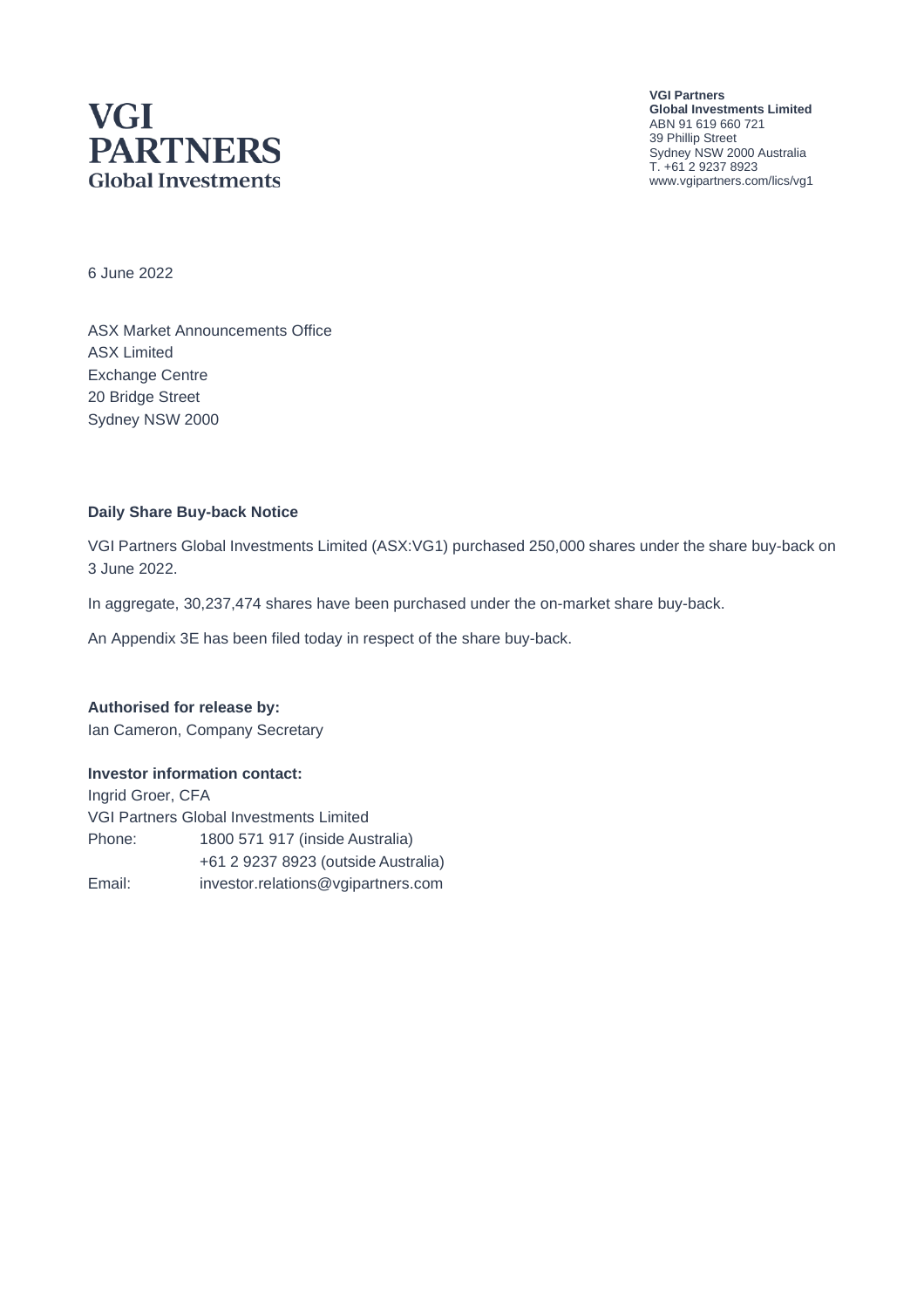*Rule 3.8A*

# **Appendix 3E**

## **Daily share buy-back notice (***except* **minimum holding buy-back and selective buy-back)**

*Information and documents given to ASX become ASX's property and may be made public.* Introduced 1/9/99. Origin: rule 3.6, Appendix 7C. Amended 30/9/2001, 11/01/10

| Name of entity                                 | ABN/ARSN       |
|------------------------------------------------|----------------|
| <b>VGI Partners Global Investments Limited</b> | 91 619 660 721 |

We (the entity) give ASX the following information.

#### **Information about buy-back**

1 Type of buy-back On-market buy-back within 10/12 limit

2 Date Appendix 3C was given to ASX

18 August 2020

#### **Total of all shares/units bought back, or in relation to which acceptances have been received, before, and on, previous day**

|   |                                                                                                                                              | <b>Before previous</b><br>day | Previous day |
|---|----------------------------------------------------------------------------------------------------------------------------------------------|-------------------------------|--------------|
| 3 | Number of shares/units bought<br>back or if buy-back is an equal<br>access scheme, in relation to<br>which acceptances have been<br>received | 29,987,474                    | 250,000      |
|   | Total consideration paid<br>or<br>payable for the shares/units                                                                               | \$66,388,692.06               | \$391,740.79 |

<sup>+</sup> See chapter 19 for defined terms.